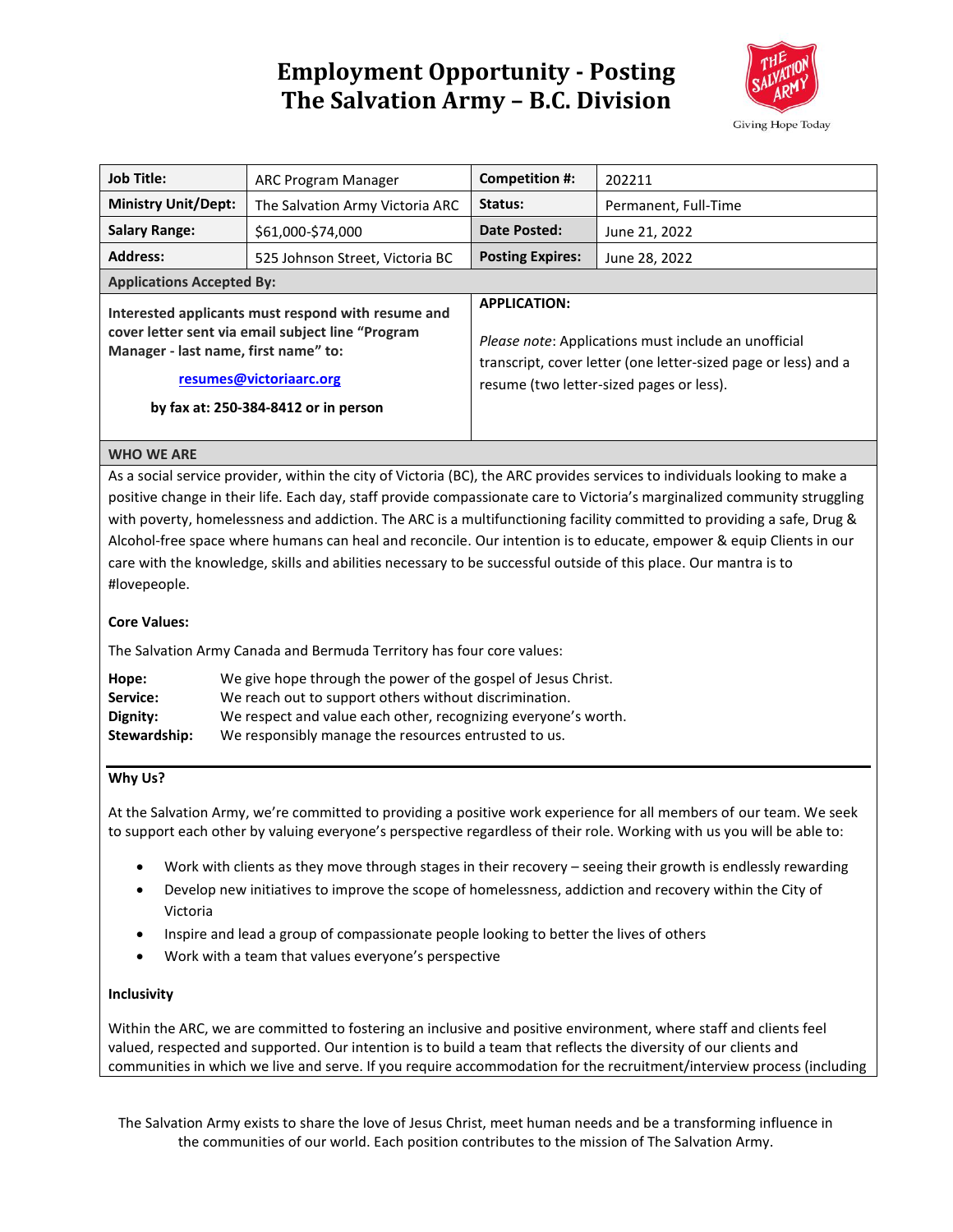

alternate formats of materials, accessible meeting rooms or other accommodation), please let us know and we will work with you to meet your needs.

### **POSITION PURPOSE SUMMARY**

The **ARC Program Manager** provides employee supervision and oversight within the Program Department to ensure staff and management have the resources available to better the lives of others. The incumbent will represent and apply the general philosophies and policies of the ARC to staff, clients, visitors, and other agencies, while leading a team of 30+ individuals. The successful candidate will work to ensure that the ARC Program Department endlessly promotes the dignity and respect of the people we serve.

Program Participants of The Salvation Army ARC program are adult men who have experienced / are experiencing homelessness / addiction / mental illness. Experience working in this field is an asset.

This position reports to the ARC Executive Director. This position is full-time based out of our Victoria office. This is not a remote position.

### **RESPONSIBILITIES:**

### **1. Management Support**

- Urgent situations arise that require the Program Manager to attend to the ARC without notice. It is imperative that that Program Manager be flexible and willing to meet urgent / emergency needs including last minute shift coverage.
- Create a safe, welcoming, and calming environment for everyone entering our facility. Stay observant of the environment and provide calming intervention as required to ensure the safety of everyone and policies are being respected.
- The incumbent directly supervises up to 30 full-time and part-time employees.

## **2. Staffing**

- Oversees and documents training and orientation with new staff
- Establish and implement annual staff training and development plan, ensuring all staff obtain ongoing training required to achieve, maintain, and strengthen the level of skills, abilities, and competencies essential to their assigned duties and responsibilities.
- Conduct all staff evaluations with each staff member annually.
- Hires, trains, and recruits Personnel, volunteers, and Practicum Students.

### **3. Supervision:**

- Attends functions and events bringing awareness to ARC services / programs and establishes necessary linkages: (career fairs; college / universities; staff recruiting drives etc).
- Performs quality control on reports to maintain contractual expectation and consistencies.
- Collaborate with team / management in program evaluation and program development.
- Ensures all safety and security policies and procedures are carried out consistently.

### **4. Administrative/Other Duties:**

- Budgeting, scheduling, statistics, payroll, and all other administrative tasks as required.
- Track shelter, THP and A&D Program pertinent data and maintain a variety of reporting requisites.
- Seek out and apply for applicable grant and funding opportunities.

The Salvation Army exists to share the love of Jesus Christ, meet human needs and be a transforming influence in the communities of our world. Each position contributes to the mission of The Salvation Army.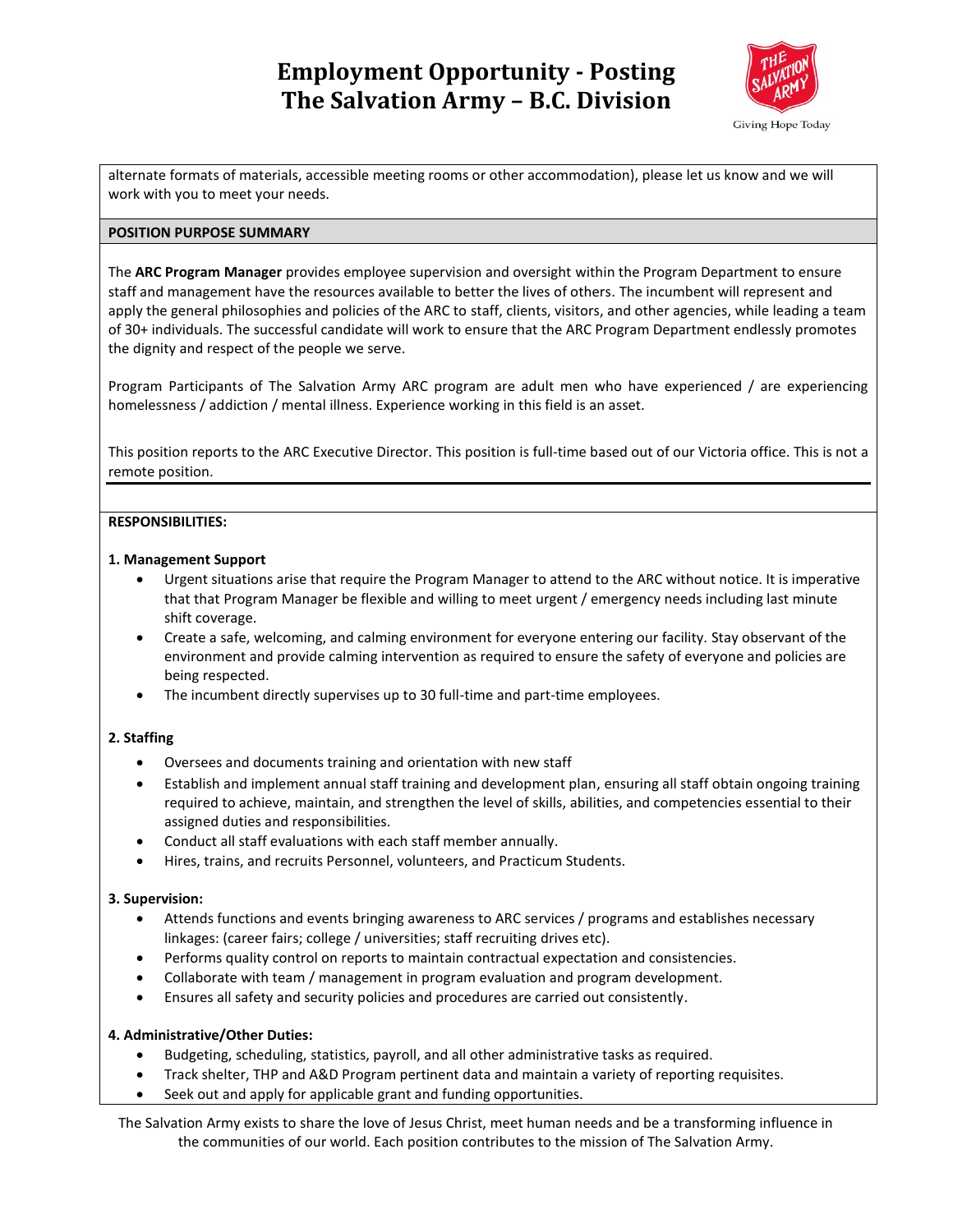

• May be assigned other related duties in any area of responsibility.

### **QUALIFICATIONS AND EDUCATION REQUIREMENTS:**

### **Education and Experience:**

- BA in the human and social services field.
- Equivalent experience in the community social services sector with working knowledge of community support agencies and resources will be considered.
- Comprehensive knowledge of current social issues related to homelessness, mental illness and drug addiction is essential.

#### **Must Haves:**

- 2-5 years of demonstrated leadership / supervisory experience.
- Class 5 Drivers License.
- Experience working with marginalized populations is essential.
- Skilled in problem solving and demonstrated strong analytical abilities.
- Excellent written and oral skills.
- Strong interpersonal / people skills.
- Proficient with Office Suite, especially Microsoft Excel, emails, Social Media etc.
- Demonstrated ability to work with challenging behaviors and stressful situations.

#### **Nice to Haves:**

- Non-Violent Crisis Intervention training and First Aid Certification an asset.
- Naloxone training an asset.
- Effective personal boundary setting skills with both clients and co-workers.
- Strong multi-tasking skills.

#### **Work Environment:**

The incumbent's work environment is typically in an office or work site within residential and community settings: The incumbent will be exposed to the following conditions:

- Exposure to dirt, bodily fluids, bodily waste
- Exposure to drugs and alcohol
- Noise
- Dealing with abusive and angry people
- Overtime with schedule affecting lifestyle

#### **Precautionary Measures:**

The incumbent must take the following precautionary measures (in addition to health and safety rules):

- Vaccination against Tuberculosis
- WHMIS training
- Valid First Aid / CPR
- NVCIT
- Naloxone Training

NOTE: A Federal Government "Enhanced Reliability" Security Clearance and Criminal Record Check are a pre-requisite to employment commencement.

The Salvation Army exists to share the love of Jesus Christ, meet human needs and be a transforming influence in the communities of our world. Each position contributes to the mission of The Salvation Army.